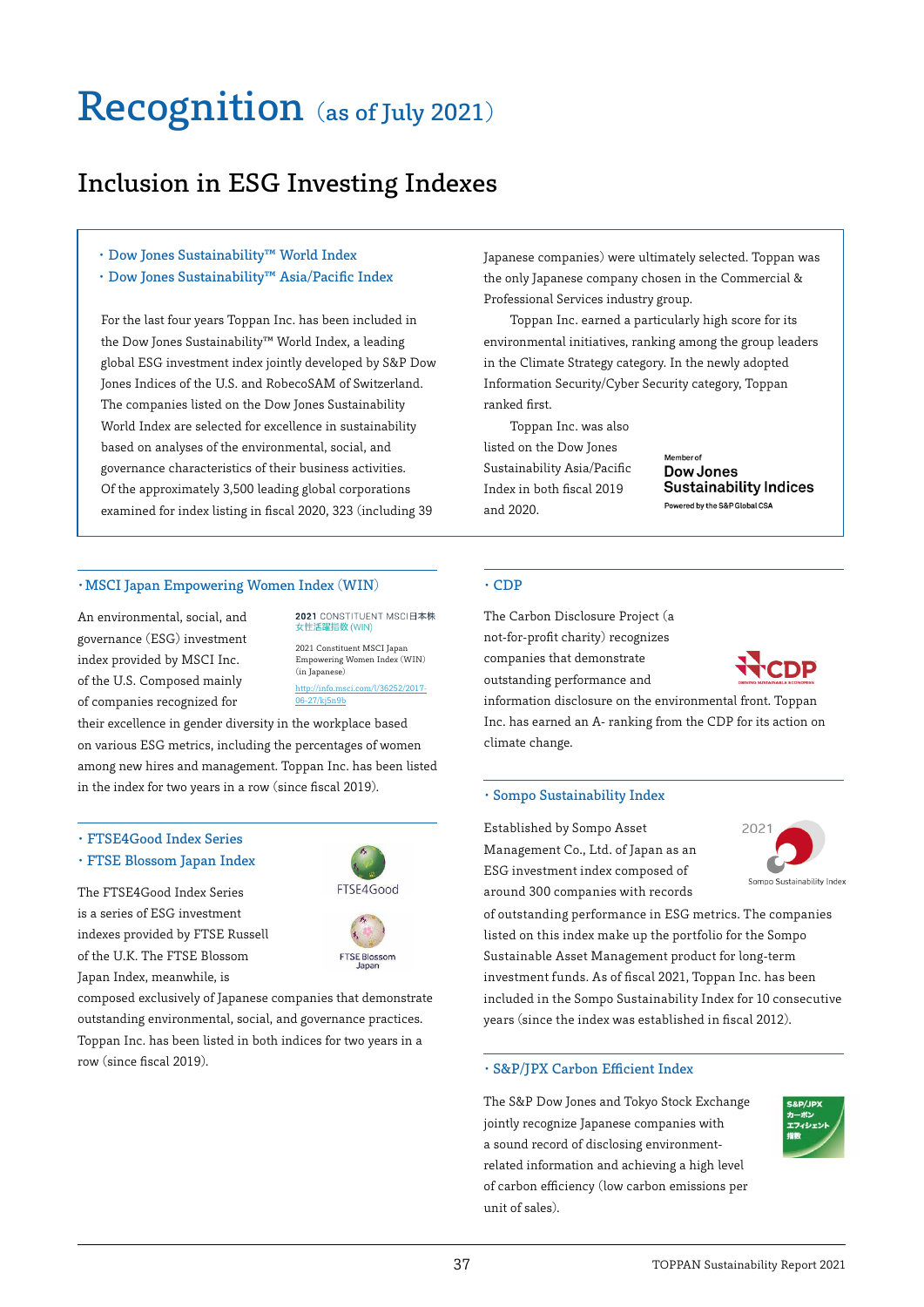#### ・Ethibel EXCELLENCE Investment Register

Forum Ethibel (a Belgian non-profit organization) registers companies that demonstrate outstanding ESG performance.



#### ・ECPI INDICES

ECPI (an investment management advisory firm based in Luxemburg and Milan [Italy]) recognizes companies around the world



whose sustainability activities meet the criteria set by ECPI.

#### ・EcoVadis

A France-based ratings platform that assesses corporate social responsibility and sustainability in supply chains based on the four themes of the environment, labor and human rights, ethics, and sustainable procurement. Toppan Inc. received an EcoVadis Silver medal, a recognition granted to companies ranking in the top quarter of the entities assessed.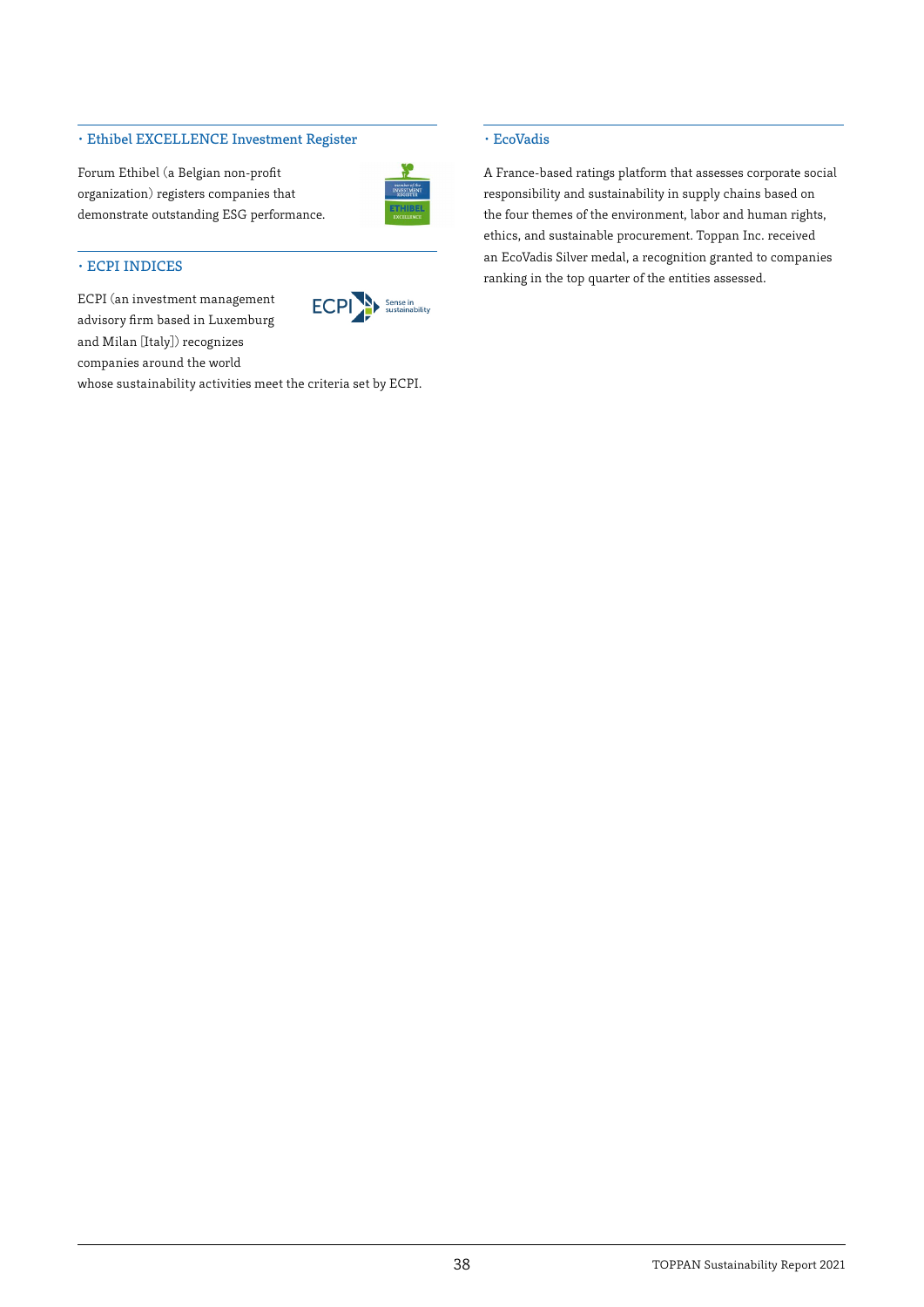## Awards and Recognition for ESG

#### The Fiscal 2020 Nadeshiko Brand

A selection of TSE-listed companies with outstanding performance in gender equality metrics, compiled by the Japanese Ministry of Economy, Trade and Industry (METI) and the Tokyo Stock Exchange (TSE). From fiscal 2012, METI and TSE have been announcing their Nadeshiko Brand selections with the aim of encouraging investment into those companies and accelerating their diversity initiatives. Toppan Inc. was included in the list in both fiscal 2019 and 2020 (along with 45 and 44 other companies, respectively).

# **NADE**<br>SHI<mark>≋ 8</mark><br>LKO≦ <sup>8</sup>

#### DX Stock 2021

In a joint initiative launched in 2015 to promote the strategic use of IT in business, the Japanese Ministry of Economy, Trade and Industry (METI) and the Tokyo Stock Exchange (TSE) introduced a Digital Transformation Stock Selection (DX Stock, formerly the Competitive IT Strategy Company Stocks), a select group of TSE-listed companies active in IT utilization. In 2020, METI and TSE began identifying companies of excellence in the digital transformation (DX), a quest for enhanced competitiveness and ongoing corporate growth based on the use of digital technology as a core force for drastically reforming business models and management. Toppan Inc. was one of 28 companies awarded this designation in fiscal 2021.

#### Health & Productivity Stock Selection 2021

Toppan Inc. was listed in the 2021 Health & Productivity Stock Selection under a program jointly operated by the Japanese Ministry of Economy, Trade and Industry and the Tokyo Stock Exchange (TSE) to recognize TSE-listed enterprises that excel in strategic engagement in healthcare initiatives for employees from a management perspective ("health and productivity management\*.") This list is compiled with a view to accelerating the health-conscious activities of enterprises by introducing model companies with outstanding performance in employee healthcare metrics to investors who seek enhanced corporate value over the long-term.

\*The term "health and productivity management®" is a registered trademark of the Workshop for the Management of Health on Company and Employee of Japan.

#### 2021 Health & Productivity Management Organization "White 500"

The Japanese Ministry of Economy, Trade and Industry has established a Certified Health & Productivity Management Organization Recognition Program to recognize enterprises of various sizes that perform outstandingly in employee healthcare initiatives from a management perspective ("health and productivity management"). Under this program, companies are assessed for their engagement in initiatives to address healthcare-related issues in communities and to practice the health-promotion measures recommended by the Nippon Kenko Kaigi (Japan Health Conference).

Toppan Inc. has been certified as a member of the "White 500," a select group of health and productivity management organizations in the large enterprise category, for five years running since the launch of the program in 2017.





DX銘柄2021 **Digital Transformation**